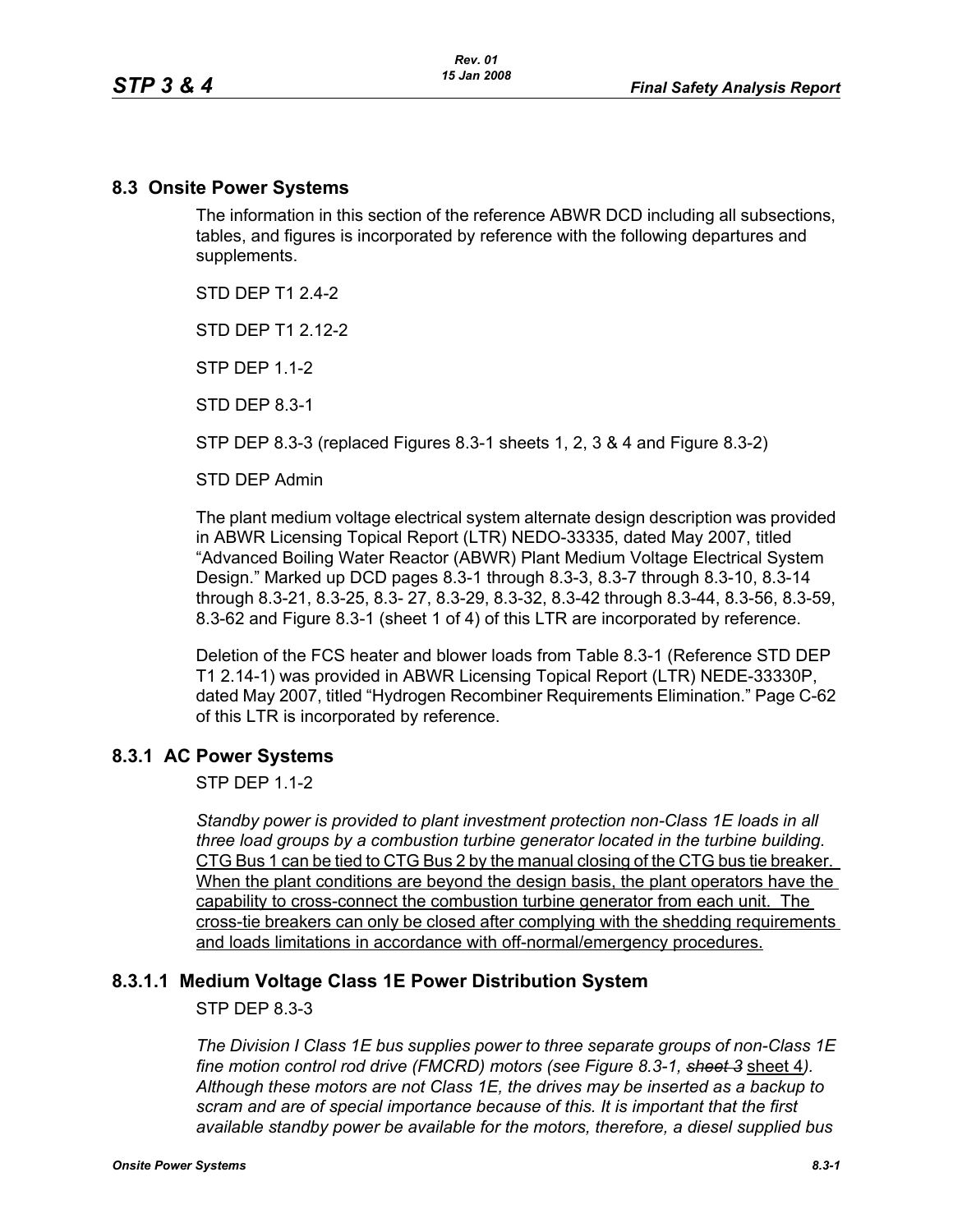*was chosen as the first source of standby AC power and a combustion turbine supplied PIP bus as the second backup source. Division I was chosen because it was the most lightly loaded diesel generator.*

*The design minimizes the probability of a single failure affecting more than one FMCRD group by providing three independent Class 1E feeds (one for each group) directly from the Division I Class 1E 6.9 kV bus (see sheet 3*sheet 4 *of Figure 8.3-1).*

STD DEP T1 2.4-2

The containment analysis (see Section 6.2) requires the condensate pumps to be tripped when a feedwater line break inside the drywell is detected. The Safety System Logic and Control (SSLC) initiates a trip of the condensate pumps when a feedwater line break is detected in the drywell. In order to trip the condensate pumps, a provision of 13.8 kV medium voltage safety-related breaker in series with the non-safety 13.8 kV feeder breaker exists for each condensate pump. The trip circuit of each safety-related 13.8 kV breaker includes two independent trip coils. Each trip coil is powered from a separate division of Class 1E 125V DC system. Two separate divisions of safetyrelated control signals for feedwater line break are provided to initiate the trip of each breaker. This dual breaker in series arrangement ensures that the condensate pumps will trip on a feedwater line break.

The 13.8 kV breakers (both safety-related and nonsafety-related) are located in the Turbine Building. The procurement and design of the safety-related breakers are required to meet the criteria for performing the safety function of tripping the condensate pump breakers in case of the feedwater line break design basis event. The 125V DC control power and trip circuits of the safety-related breakers are also required to meet the independence criteria per RG 1.75. In addition, the safety-related breakers and its components are required to be seismically installed and missile protected at their location in the Turbine Building. Although the breaker control power and trip circuits will not fully meet the seismic Category I installation and RG 1.75 separation requirements, the following considerations provide reasonable assurance for tripping of condensate pumps during a feedwater line break in the drywell:

- The control power and SSLC circuits are provided with isolation devices.
- The control power cables are installed in dedicated raceways. Adequate separation exists between control circuit raceways and other non-safety raceways.
- The design of the raceway supports is performed considering seismic loads throughout their routing.
- The safety-related breakers are located in separate electrical rooms.
- **The design of the safety-related breaker supports is performed considering seismic** loads.
- The probability of trip and control power circuit failure is very low. Even in case of failure of non-safety power cable, the breaker trip circuit is expected to perform the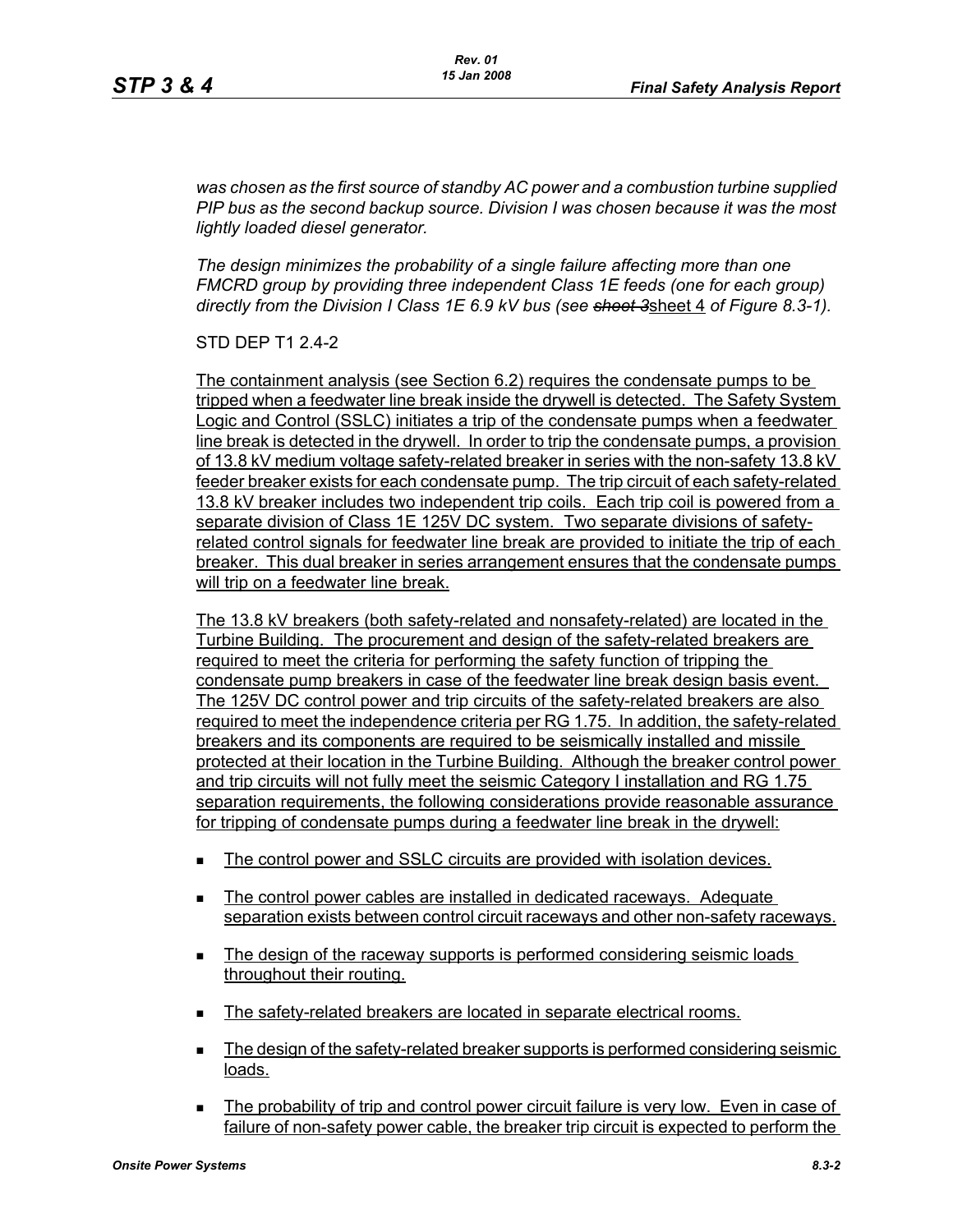safety function of tripping the condensate pump feeder breakers due to redundancy of trip coils, trip signals and control power supply.

- The design does not impact or degrade any other safety-related equipment or function.
- A probability assessment for this design is intended to be performed prior to detailed design and implementation.

### **8.3.1.1.4.1 120 VAC Class 1E Instrument Power System**

#### STD DEP T1 2.12-2

*Individual regulating transformers supply 120 VAC* to the four divisions *of instrument power (Figure 8.3-2). Each Class 1E divisional transformer is supplied from a 480V MCC in the same division*, except for the Division IV transformer, which is supplied from the 480V MCC of Division II*. There are three divisions* (I, II, and III)*, each backed up by its* associated *divisional diesel generator as the source when offsite source is lost. Division IV is backed up by the Division II diesel generator, when the offsite source* is lost*. Power is distributed to the individual loads from distribution panels, and to logic level circuits through the control room logic panels. Transformers are sized to supply their respective distribution panel instrumentation and control loads.*

#### **8.3.1.1.8.2 Ratings and Capability**

STP DEP 8.3-3

*(12) The maximum loads expected to occur for each division (according to nameplate ratings) do not exceed 90%* 95% *of the continuous power output rating of the diesel generator.* See Table 8.3-1 for diesel generator loads applicable to each division.

#### **8.3.1.2 Analysis**

STP DEP 1.1-2

- *(1) General Design Criteria (GDC)*
	- *(a) Criteria: GDCs 2, 4,* 5*, 17, 18 and 50.*
- (2) Regulatory Guides (RGs)

(l) RG 1.81 - Shared Emergency and Shutdown Electric Systems for Multi-Unit Nuclear Power Plants

STP 3 & 4 is a dual-unit station. GE Licensing Topical Report (LTR) NEDO-33325, dated May 2007, titled "Common Equipment and Structures" addresses the sharing of structures, systems and components important to safety between the two units.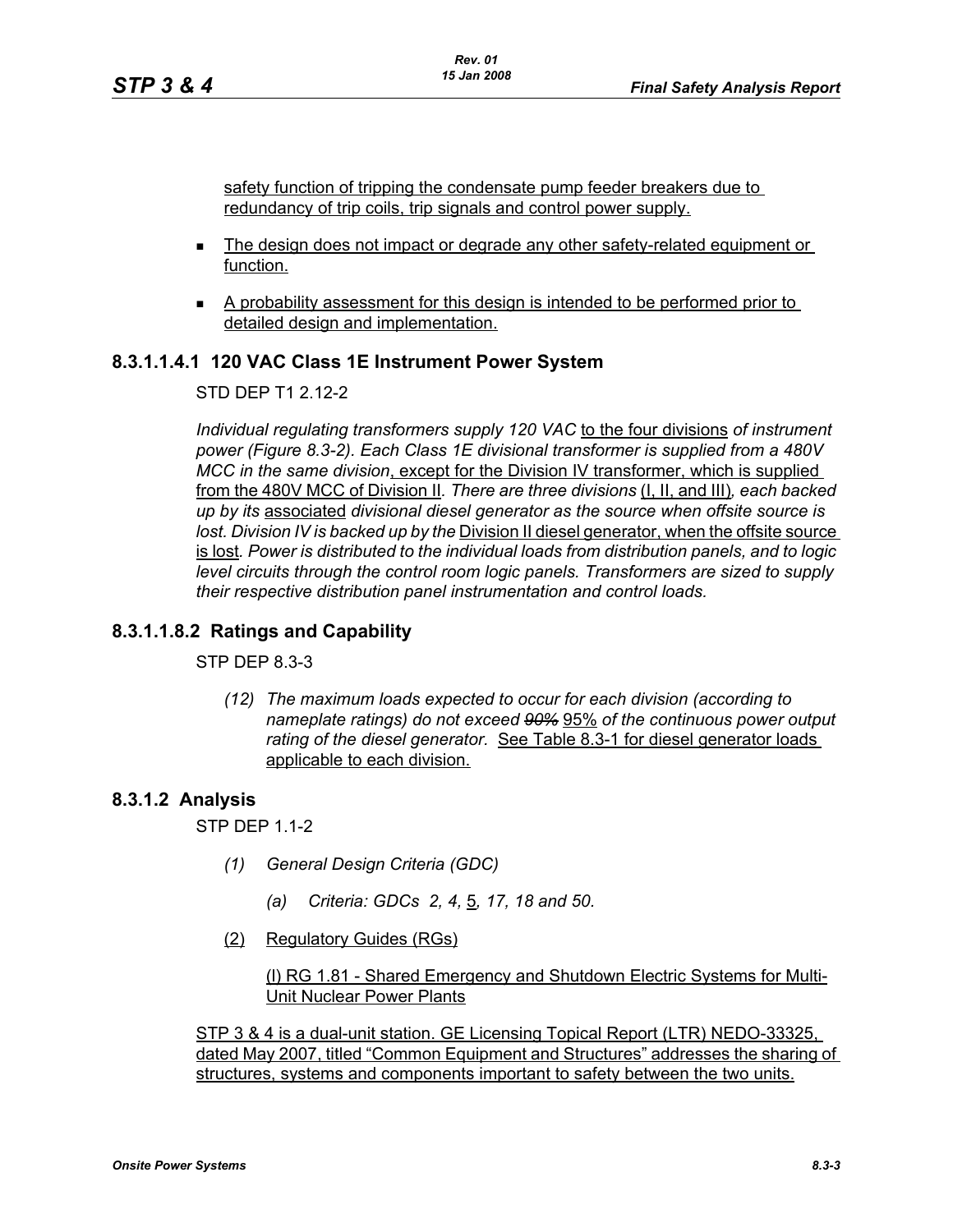## **8.3.2.1.3.5 Station Blackout**

STD DEP Admin

*Station blackout performance is discussed in Subsection 8.3.1.1.7(9) and Appendix 1C. See Subsections 9.5.13.19, 9.5.13.20, and 9.5.13.21*, and 1C.4.1 *for COL license information.*

## **8.3.2.2.2 Regulatory Requirements**

STP DEP 1.1-2

*(2) Regulatory Guides (RGs)*

(l) RG 1.81 - Shared Emergency and Shutdown Electric Systems for Multi-Unit Nuclear Power Plants

STP 3 & 4 is a dual-unit station. GE Licensing Topical Report (LTR) NEDO-33325, dated May 2007, titled "Common Equipment and Structures" addresses the sharing of structures, systems and components important to safety between the two units.

## **8.3.4 COL License Information**

### **8.3.4.1 Not Used**

## **8.3.4.2 Diesel Generator Design Details**

The following site-specific supplement addresses COL License Information Item 8.8.

Procurement documents for the emergency diesel generators will specify that the diesel generators will be capable of reaching full speed and voltage within 20 seconds after the signal to start and that the vendor's testing that demonstrates this capability will be witnessed by QA. Procedure(s) which implement the testing guidance provided in RG 1.9 and IEEE 387 will be developed before fuel load to test that each emergency diesel generator meets the requirement to reach full speed and voltage within 20 seconds after the start signal is initiated. These procedures will be developed consistent with the plant operating procedure development plan, which was provided to the NRC in ABWR Licensing Topical Report (LTR) NEDO-33297, dated January 2007, titled "Advance Boiling Water Reactor (ABWR) Procedures Development Plan." In addition, the Technical Specifications (see Chapter 16) require periodic retesting and verification that each emergency diesel generator meets this requirement. (COM 8.3-1)

## **8.3.4.3 Not Used**

#### **8.3.4.4 Protective Devices for Electrical Penetration Assemblies**

The following site-specific supplement addresses COL License Information Item 8.10.

Procedure(s) will be developed before fuel load that demonstrates the functional capability of the electrical penetration assembly protective devices to perform their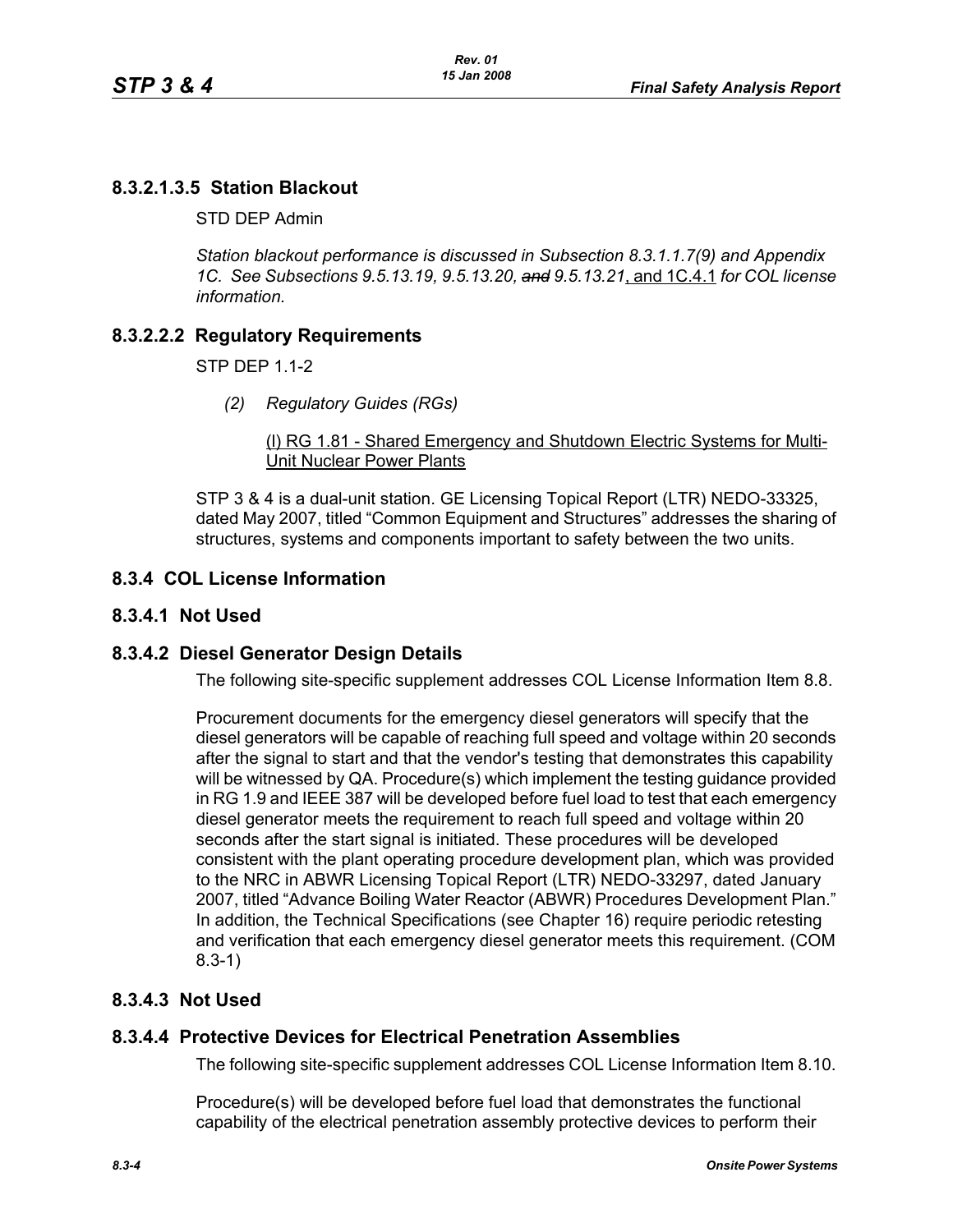required safety functions. These procedures include periodic testing and calibration of the protective devices (except for fuses which will be inspected) to demonstrate their functional capability for the safety-related circuits that pass through the containment electrical penetrations assemblies. A sample of each different type of over current device is selected for periodic testing during refueling outages. The testing includes verification of thermal and instantaneous trip characteristics of molded case circuit breakers; verification of long time, short time, and instantaneous trips of medium voltage air circuit breakers; and verification of long time, short time, and instantaneous trips of low voltage air circuit breakers. The procedures will be developed before fuel load consistent with the plant operating procedure development plan, which was provided to the NRC in ABWR Licensing Topical Report (LTR) NEDO-33297, dated January 2007, titled "Advance Boiling Water Reactor (ABWR) Procedures Development Plan." (COM 8.3-2)

- **8.3.4.5 Not Used**
- **8.3.4.6 Not Used**
- **8.3.4.7 Not Used**
- **8.3.4.8 Not Used**

#### **8.3.4.9 Offsite Power Supply Arrangement**

The following site-specific supplement addresses COL License Information Item 8.15.

Procedure(s) that require one of three divisional buses to be fed from an alternate source during normal operation to prevent the simultaneous de-energization of all divisional buses on the loss of one offsite power supply, will be developed prior to fuel load. Technical Specifications limit operation when both of the reserve auxiliary transformers or all three (3) unit auxiliary transformers are inoperable. These procedures will be developed consistent with the plant operating procedure development plan, which was provided to the NRC in ABWR Licensing Topical Report (LTR) NEDO-33297, dated January 2007, titled "Advance Boiling Water Reactor (ABWR) Procedures Development Plan." (COM 8.3-3)

#### **8.3.4.10 Not Used**

- **8.3.4.11 Not Used**
- **8.3.4.12 Not Used**

#### **8.3.4.13 Load Testing of Class 1E Switchgear and Motor Control Centers**

The following site-specific supplement addresses COL License Information Item 8.19.

The availability of adequate voltage (+/-10%) at the device load from Class 1E switchgear and motor control centers for different operating scenarios will be determined by analysis. The electrical model for the analysis will be validated by site testing prior to fuel load. The capability of critical electrical equipment to operate within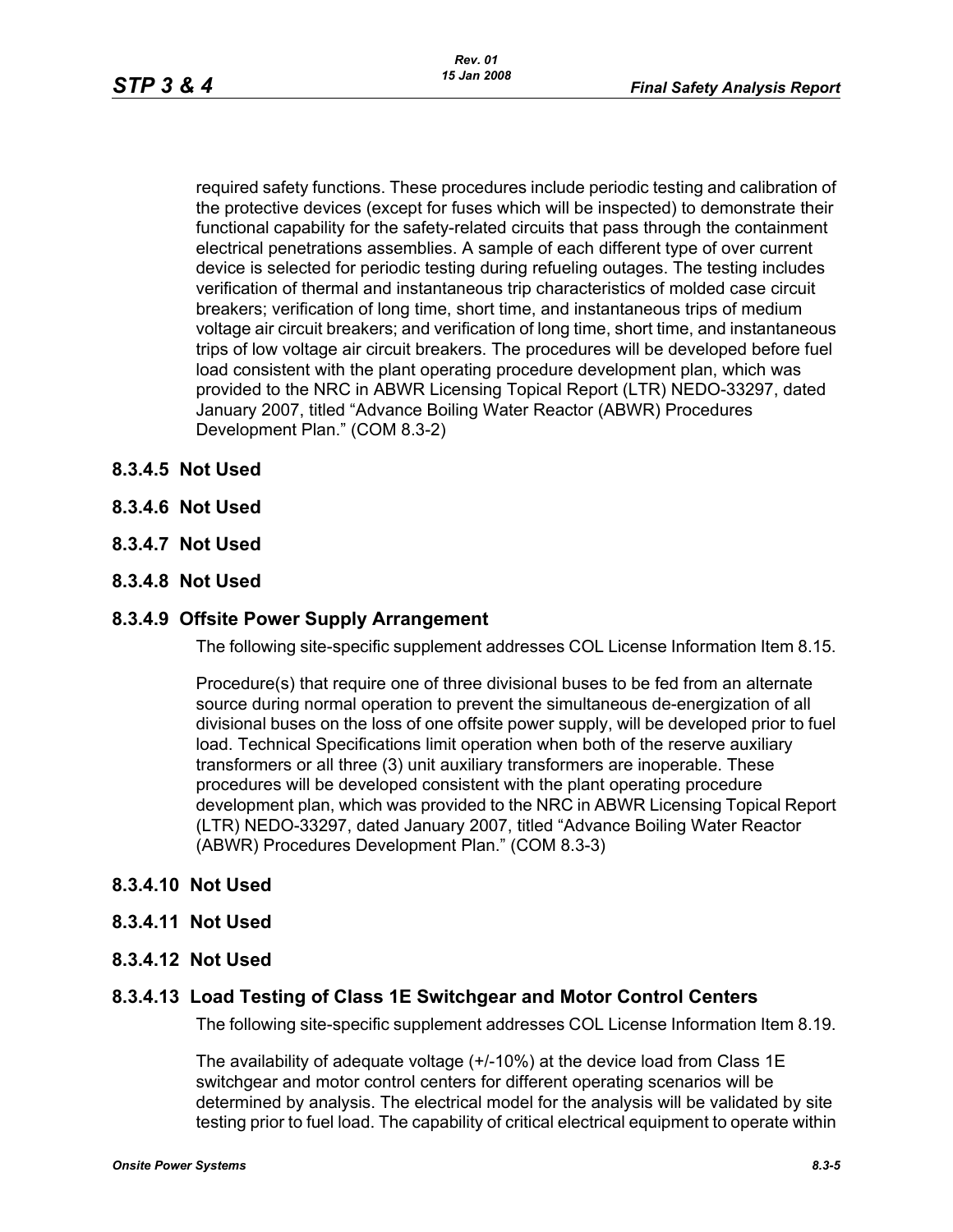+/- 10% of nominal voltage will also be confirmed by vendor testing of the system components before shipment. (COM 8.3- 4)

### **8.3.4.14 Administrative Controls for Bus Grounding Circuit Devices**

The following site-specific supplement addresses COL License Information Item 8.20.

Plant operating procedures will provide appropriate administrative controls to assure that bus grounding circuit devices remain in the disconnect position whenever the corresponding buses are energized. Operation and maintenance procedures, that provide directions to energize or deenergize high voltage electrical equipment, will also include instructions regarding bus grounding devices to assure that they are in the correct position. These procedures will be developed prior to fuel load and be consistent with the plant operating procedure development plan, which was provided to the NRC in ABWR Licensing Topical Report (LTR) NEDO-33297, dated January 2007, titled "Advance Boiling Water Reactor (ABWR) Procedures Development Plan." (COM 8.3-5)

### **8.3.4.15 Administrative Controls for Manual Interconnections**

The following site-specific supplement addresses COL License Information Item 8.21.

Plant operating procedure(s) to prevent paralleling of redundant onsite Class 1E power supplies from different buses and sources to power plant loads will be developed prior to fuel load. These procedures will be developed consistent with the plant operating procedure development plan, which was provided to the NRC in ABWR Licensing Topical Report (LTR) NEDO-33297, dated January 2007, titled "Advance Boiling Water Reactor (ABWR) Procedures Development Plan." (COM 8.3-6)

## **8.3.4.16 Not Used**

#### **8.3.4.17 Common Industrial Standards Referenced in Purchase Specifications**

The following site-specific supplement addresses COL License Information Item 8.23.

The appropriate industrial standards, such as those listed in Subsection 8.3.5, for the assurance of quality manufacturing of both Class 1E and non-Class 1E equipment, will be referenced in the purchase documents.

#### **8.3.4.18 Administrative Controls for Switching 125 VDC Standby Charger**

The following site-specific supplement addresses COL License Information Item 8.24.

Plant operating procedure(s) and administrative key controls will be developed prior to fuel load to assure that all input and output circuit breakers for the standby battery charger are in the open position when the charger is not in use, and at least two circuit breakers in series are verified to be open between redundant divisions when the standby charger is placed into service (Section 8.3.2.1.3). The interlocks are also addressed in the single line diagrams (Figures 8.3-1). These procedures will be developed consistent with the plant operating procedure development plan, which was provided to the NRC in ABWR Licensing Topical Report (LTR) NEDO-33297, dated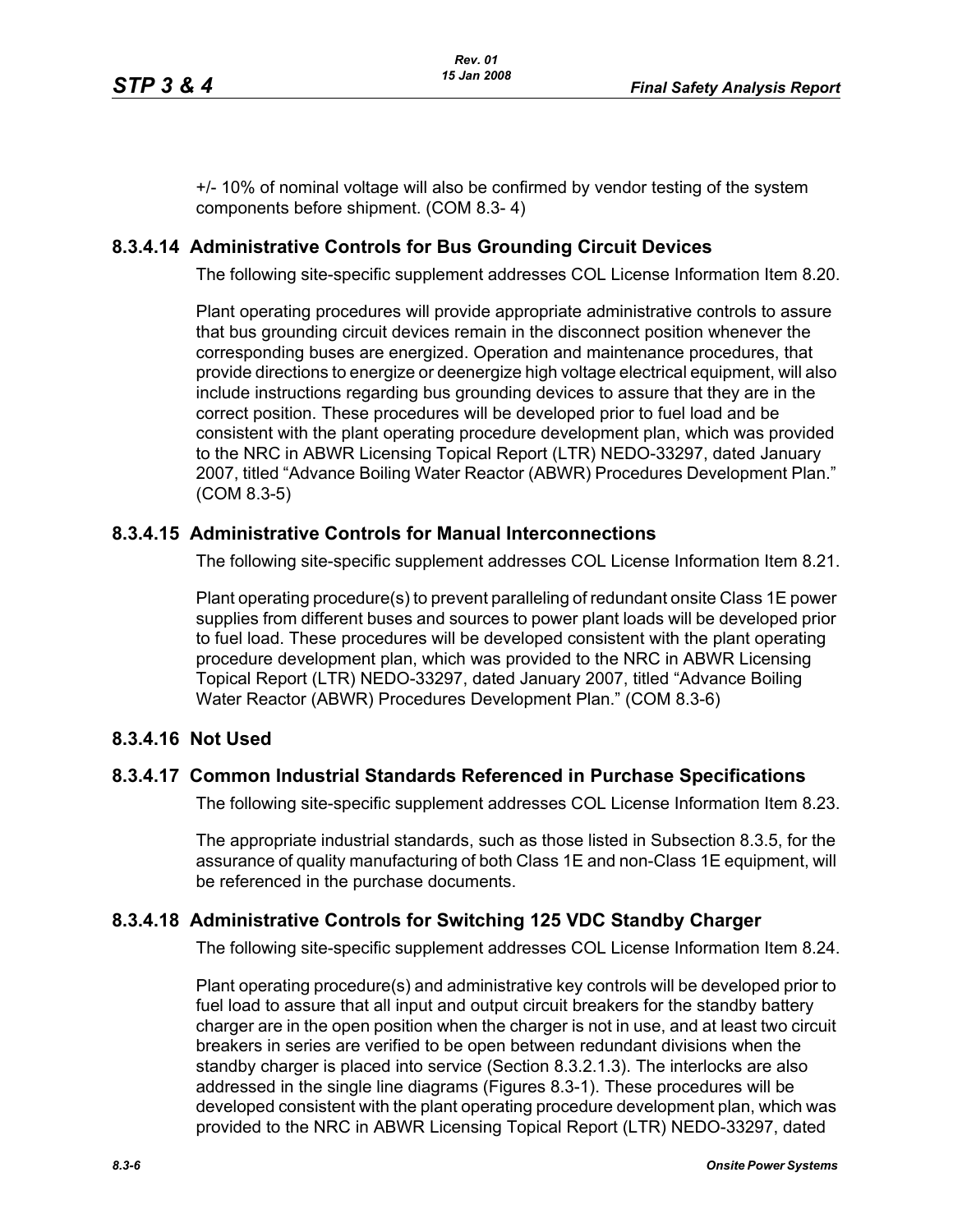January 2007, titled "Advance Boiling Water Reactor (ABWR) Procedures Development Plan." The only exception is an emergency condition when one division's loads are assumed by a redundant division by manual connection via the standby charger interface. (COM 8.3-7)

### **8.3.4.19 Control of Access to Class 1E Power Equipment**

The following site-specific supplement addresses COL License Information Item 8.25.

Procedure(s) that contain appropriate administrative controls to limit access to Class 1E power equipment areas and Class 1E distribution panels, will be developed prior to fuel load. Class 1E power system power supplies and distribution equipment (including diesel generators, batteries, battery chargers, CVCF power supplies, 4.16 kV switchgear, 480 V load centers, 480 V motor control centers) are all located within the Vital Area areas and access is controlled accordingly. In addition, AC and DC distribution panels are located in the same areas or similar areas as Class 1E power supplies and distribution equipment or the distribution panels are capable of being locked, so that access to circuit breakers can be administratively controlled. These procedures will be developed consistent with the plant operating procedure development plan, which was provided to the NRC in ABWR Licensing Topical Report (LTR) NEDO-33297, dated January 2007, titled "Advance Boiling Water Reactor (ABWR) Procedures Development Plan." (COM 8.3-8)

## **8.3.4.20 Periodic Testing of Voltage Protection Equipment**

The following site-specific supplement addresses COL License Information Item 8.26.

Procedure(s) which implement the testing requirements of RG 1.118 and IEEE 338 for the periodic testing of instruments, timers, and other electrical equipment designed to protect the distribution system from: (1) loss of offsite voltage, and (2) degradation of offsite voltage, will be developed prior to fuel load. These procedures will be developed consistent with the plant operating procedure development plan, which was provided to the NRC in ABWR Licensing Topical Report (LTR) NEDO-33297, dated January 2007, titled "Advance Boiling Water Reactor (ABWR) Procedures Development Plan." (COM 8.3-9)

#### **8.3.4.21 Diesel Generator Parallel Test Mode**

The following site-specific supplement addresses COL License Information Item 8.27.

Procedure(s) will be developed prior to fuel load which provide for the periodic testing of the diesel generator interlocks which restore units to emergency standby in the event of a LOCA or LOPP. Such procedures shall require that each diesel generator set be operated independently of the other sets, and be connected to the utility power system only by manual control during testing or for bus transfer. Also, such procedures shall require that the duration of the connection between the preferred power supply and the standby power supply shall be minimized in accordance with Section 6.1.3 of IEEE-308. These procedures will be developed consistent with the plant operating procedure development plan, which was provided to the NRC in ABWR Licensing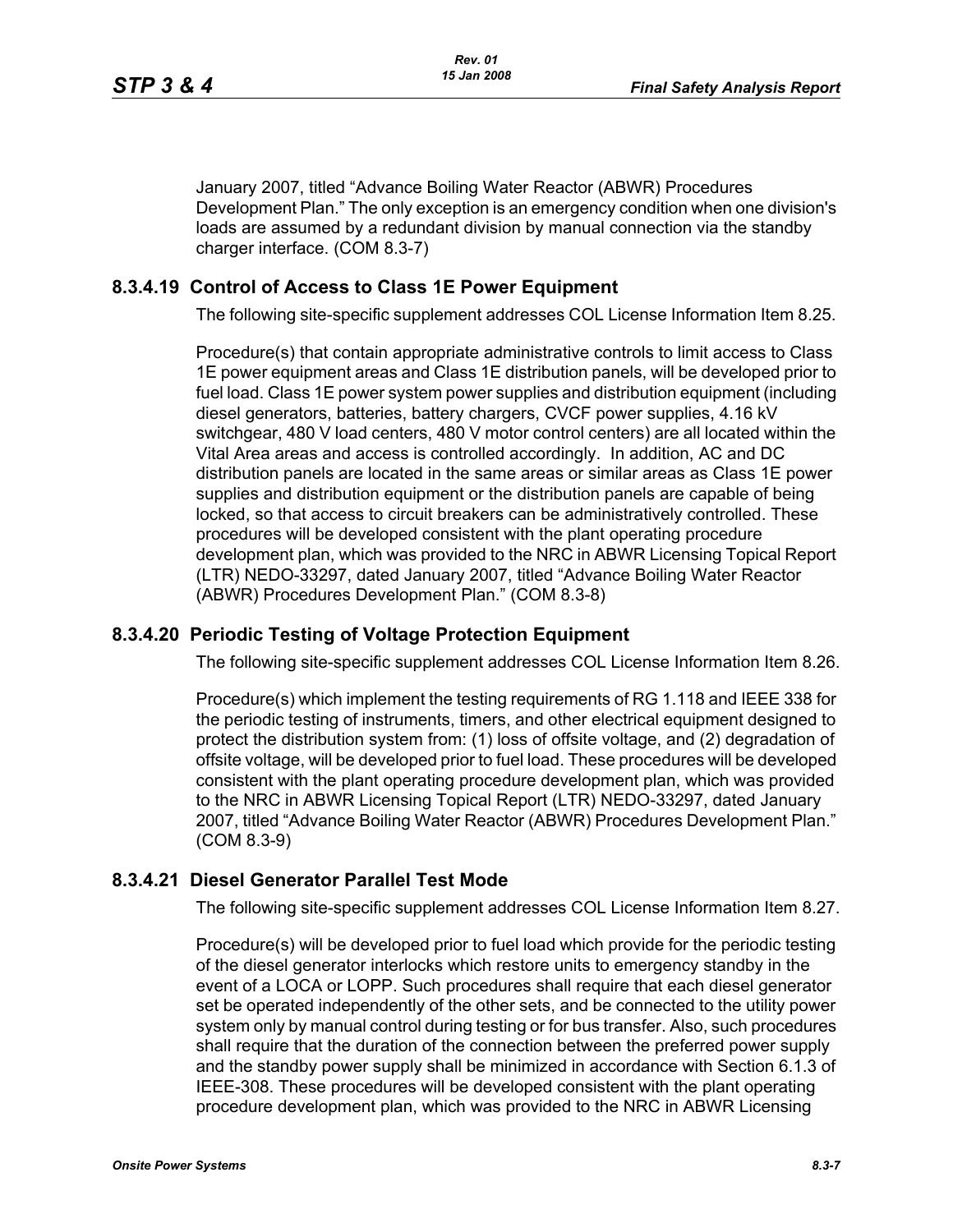Topical Report (LTR) NEDO-33297, dated January 2007, titled "Advance Boiling Water Reactor (ABWR) Procedures Development Plan." (COM 8.3-10)

## **8.3.4.22 Periodic Testing of Diesel Generator Protective Relaying**

The following site-specific supplement addresses COL License Information Item 8.28.

Procedure(s) which implement the testing requirements of RG 1.9 and IEEE 387 for periodic testing of diesel generator protective relaying, bypass circuitry, and annunciation will be developed prior to fuel load. These procedures will be developed consistent with the plant operating procedure development plan, which was provided to the NRC in ABWR Licensing Topical Report (LTR) NEDO-33297, dated January 2007, titled "Advance Boiling Water Reactor (ABWR) Procedures Development Plan." (COM 8.3-11)

## **8.3.4.23 Periodic Testing of Diesel Generator Synchronizing Interlocks**

The following site-specific supplement addresses COL License Information Item 8.29.

Procedure(s) which implement the testing requirements of RG 1.9 and IEEE 387 for periodic testing of diesel generator synchronizing interlocks, and to prevent incorrect synchronization whenever the diesel generator is required to operate in parallel with the preferred power supply will be developed prior to fuel load. These procedures will be developed consistent with the plant operating procedure development plan, which was provided to the NRC in ABWR Licensing Topical Report (LTR) NEDO-33297, dated January 2007, titled "Advance Boiling Water Reactor (ABWR) Procedures Development Plan." (COM 8.3-12)

## **8.3.4.24 Periodic Testing of Thermal Overloads and Bypass Circuitry**

The following site-specific supplement addresses COL License Information Item 8.30.

Procedure(s) for the periodic testing of thermal overloads and associated bypass circuitry for Class 1E MOVs to the requirements of RG 1.106 will be developed prior to fuel load. These procedures will be developed consistent with the plant operating procedure development plan, which was provided to the NRC in ABWR Licensing Topical Report (LTR) NEDO-33297, dated January 2007, titled "Advance Boiling Water Reactor (ABWR) Procedures Development Plan." (COM 8.3-13)

## **8.3.4.25 Periodic Inspection/Testing of Lighting Systems**

The following site-specific supplement addresses COL License Information Item 8.31.

Procedure(s) for periodic inspection of all lighting systems installed in safety-related areas and in passageways leading to and from these areas and for periodic inspection of the lighting systems which are normally de-energized (e.g., DC-powered lamps), will be developed prior to fuel load. These procedures will be developed consistent with the plant operating procedure development plan, which was provided to the NRC in ABWR Licensing Topical Report (LTR) NEDO-33297, dated January 2007, titled "Advance Boiling Water Reactor (ABWR) Procedures Development Plan." (COM 8.3- 14)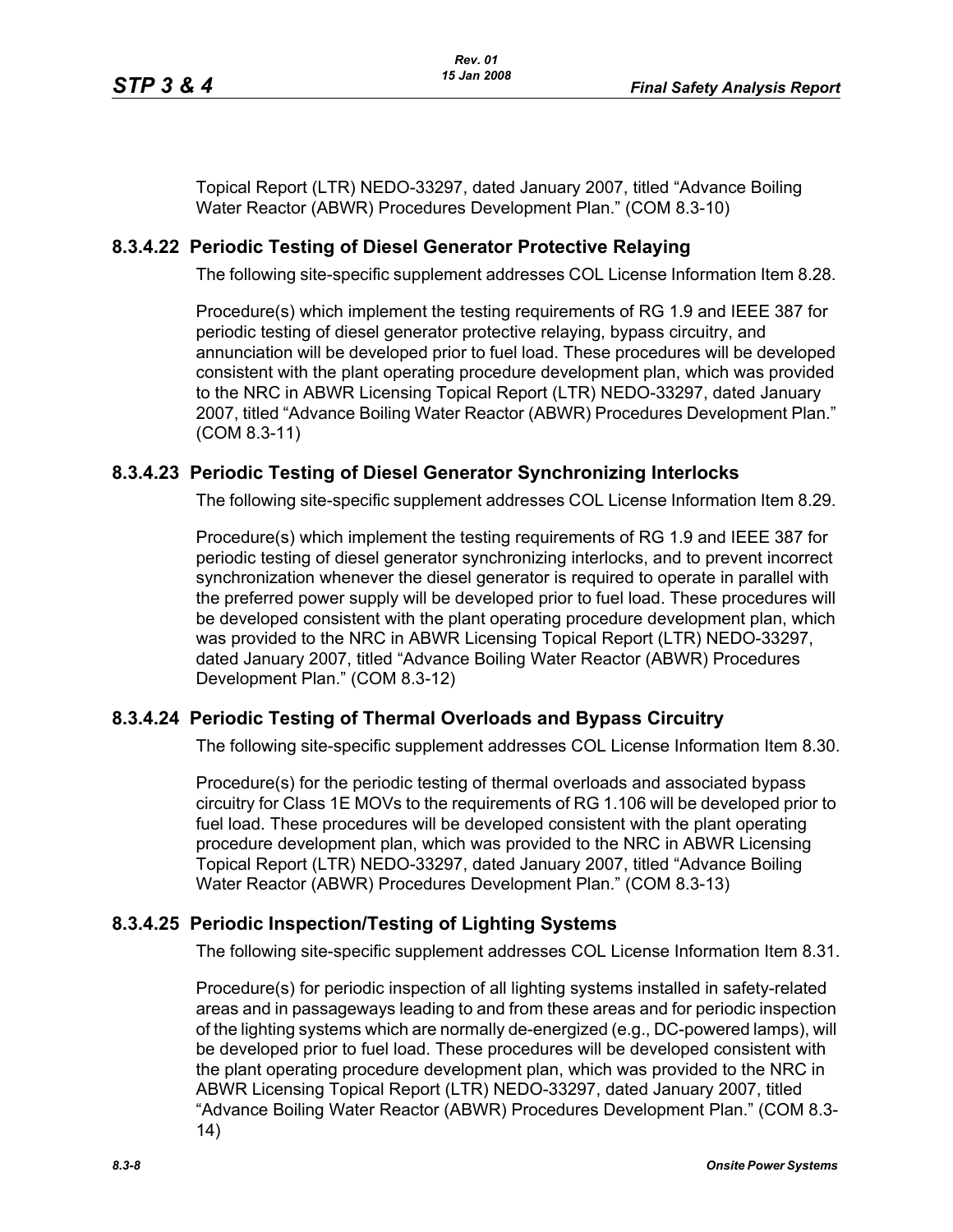### **8.3.4.26 Controls for Limiting Potential Hazards into Cable Chases**

The following site-specific supplement addresses COL License Information Item 8.32.

Procedure(s) to control and limit the introduction of potential hazards into cable chases and control room areas will be developed prior to fuel load. These procedures will be developed consistent with the plant operating procedure development plan, which was provided to the NRC in ABWR Licensing Topical Report (LTR) NEDO-33297, dated January 2007, titled "Advance Boiling Water Reactor (ABWR) Procedures Development Plan." (COM 8.3-15)

## **8.3.4.27 Periodic Testing of Class 1E Equipment Protective Relaying**

The following site-specific supplement addresses COL License Information Item 8.33.

Procedure(s) for the periodic testing of all protective relaying and thermal overloads associated with Class 1E motors and switchgear will be developed prior to fuel load. These procedures will be developed consistent with the plant operating procedure development plan, which was provided to the NRC in ABWR Licensing Topical Report (LTR) NEDO-33297, dated January 2007, titled "Advance Boiling Water Reactor (ABWR) Procedures Development Plan." (COM 8.3-16)

### **8.3.4.28 Periodic Testing of CVCF Power Supplies and EPAs**

The following site-specific supplement addresses COL License Information Item 8.34.

Procedure(s) for the periodic testing of CVCF power supplies (including alarms) and associated Electrical Protection Assemblies (EPAs) which provide power to the Reactor Protection System will be developed prior to fuel load. These procedures will be developed consistent with the plant operating procedure development plan, which was provided to the NRC in ABWR Licensing Topical Report (LTR) NEDO-33297, dated January 2007, titled "Advance Boiling Water Reactor (ABWR) Procedures Development Plan." (COM 8.3-17)

### **8.3.4.29 Periodic Testing of Class 1E Circuit Breakers**

The following site-specific supplement addresses COL License Information Item 8.35.

Procedure(s) for the periodic calibration and functional testing of the fault interrupt capability of all Class 1E breakers; the fault interrupt coordination between supply and load breakers for each Class 1E load and each Division I non-Class 1E load; and each zone selective interlock feature of the breaker for each non-Class 1E load, will be developed prior to fuel load. These procedures will be developed consistent with the plant operating procedure development plan, which was provided to the NRC in ABWR Licensing Topical Report (LTR) NEDO-33297, dated January 2007, titled "Advance Boiling Water Reactor (ABWR) Procedures Development Plan." (COM 8.3-18)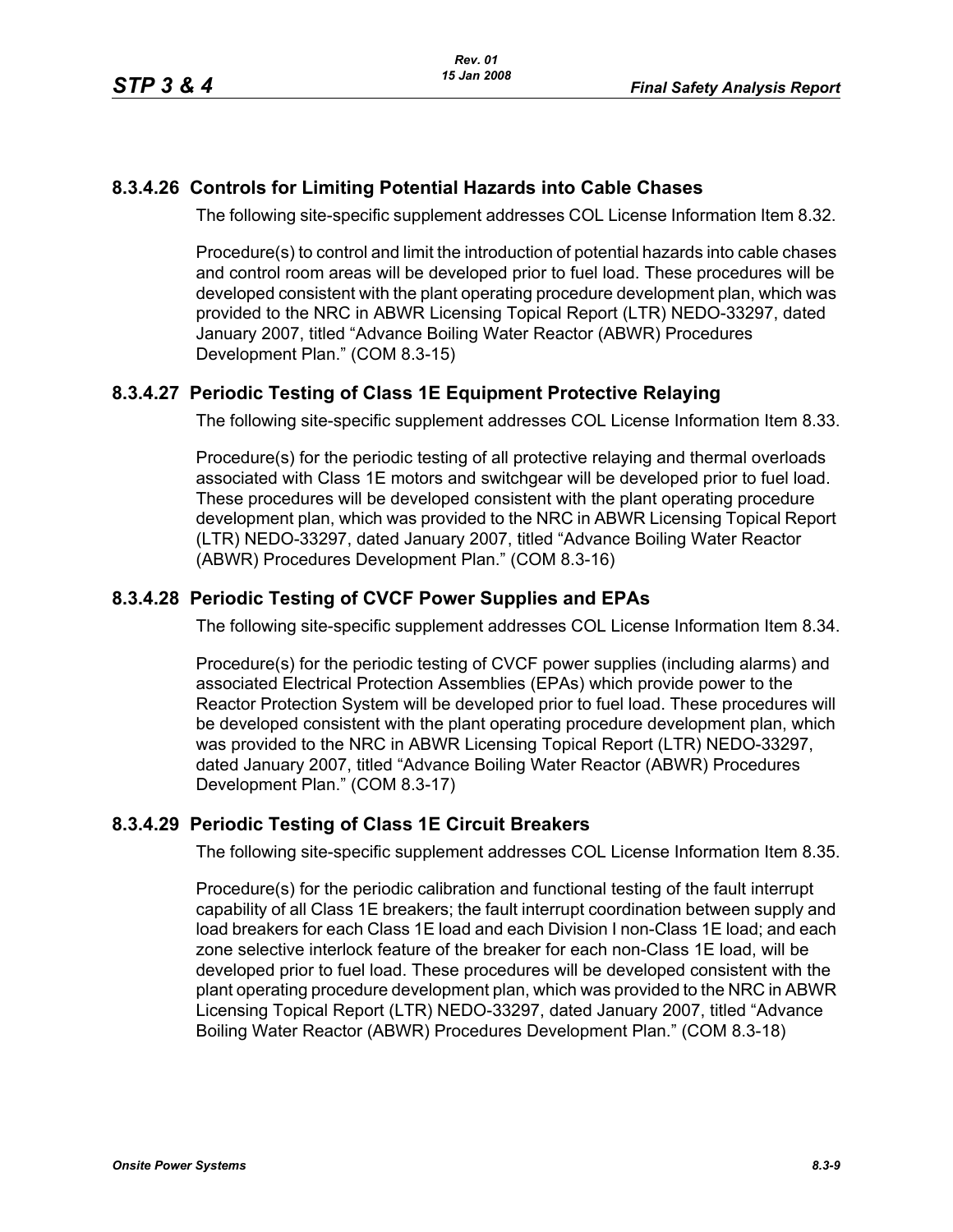# **8.3.4.30 Periodic Testing of Electrical Systems & Equipment**

The following site-specific supplement addresses COL License Information Item 8.36.

Procedure(s) for the periodic testing of all Class 1E electrical systems and equipment in accordance with surveillance and test requirements of Section 7 of IEEE 308, will be developed prior to fuel load consistent with the plant operating procedure development plan, which was provided to the NRC in ABWR Licensing Topical Report (LTR) NEDO-33297, dated January 2007, titled "Advance Boiling Water Reactor (ABWR) Procedures Development Plan." (COM 8.3-19)

## **8.3.4.31 Not Used**

### **8.3.4.32 Class 1E Battery Installation and Maintenance Requirements**

The following site-specific supplement addresses COL License Information Item 8.38.

Procedure(s) for the installation, maintenance, testing and replacement of Class 1E station batteries which meet the requirements of IEEE 484 and Section 5 of IEEE 946, will be developed prior to fuel load. These procedures will be developed consistent with the plant operating procedure development plan, which was provided to the NRC in ABWR Licensing Topical Report (LTR) NEDO-33297, dated January 2007, titled "Advance Boiling Water Reactor (ABWR) Procedures Development Plan." (COM 8.3- 20)

## **8.3.4.33 Periodic Testing of Class 1E Batteries**

The following site-specific supplement addresses COL License Information Item 8.39.

Procedure(s) for the periodic testing of Class 1E station batteries in accordance with the requirements of Section 7 of IEEE 308 to ensure sufficient capacity and capability to supply power to their connected loads will be developed prior to fuel load. These procedures will be developed consistent with the plant operating procedure development plan, which was provided to the NRC in ABWR Licensing Topical Report (LTR) NEDO-33297, dated January 2007, titled "Advance Boiling Water Reactor (ABWR) Procedures Development Plan." (COM 8.3-21)

## **8.3.4.34 Periodic Testing of Class 1E CVCF Power Supplies**

The following site-specific supplement addresses COL License Information Item 8.40.

Procedure(s) for the periodic testing of Class 1E constant voltage constant frequency (CVCF) power supplies to ensure sufficient capacity to supply power to their connected loads, will be developed prior to fuel load. These procedures will be developed consistent with the plant operating procedure development plan, which was provided to the NRC in ABWR Licensing Topical Report (LTR) NEDO-33297, dated January 2007, titled "Advance Boiling Water Reactor (ABWR) Procedures Development Plan." (COM 8.3-22)